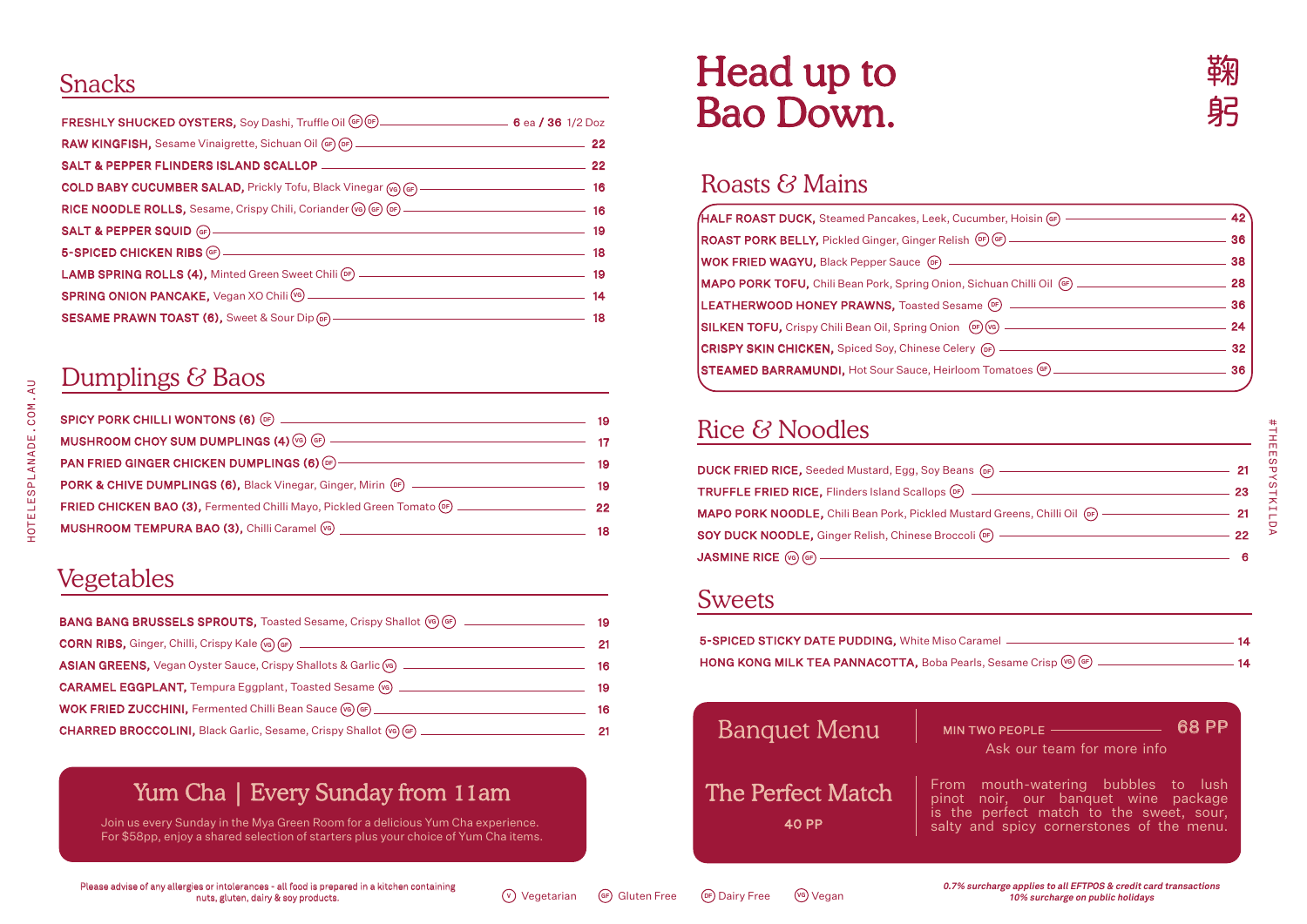# **MYATIGER** 鞠躬

#THEESPYSTKILDA

#THEESPYSTKILDA

# Head up to Bao Down.

| <b>Banquet Menu</b><br>68pp                                                                                                                                                                                                          |  |
|--------------------------------------------------------------------------------------------------------------------------------------------------------------------------------------------------------------------------------------|--|
|                                                                                                                                                                                                                                      |  |
| RAW KINGFISH, Sesame Vinaigrette, Sichuan Oil (cF) _____________________________                                                                                                                                                     |  |
| <b>COLD BABY CUCUMBER SALAD, Prickly Tofu, Black Vinegar (%) (66)</b> ______________________                                                                                                                                         |  |
| 5-SPICED CHICKEN RIBS (GF) <b>DESCRIPTION OF A SET AND RELEASE OF A SET AND RELEASE OF A SET AND RELEASE OF A SET AND RELEASE OF A SET AND RELEASE OF A SET AND RELEASE OF A SET AND RELEASE OF A SET AND RELEASE OF A SET AND R</b> |  |
|                                                                                                                                                                                                                                      |  |
| GINGER CHICKEN DUMPLINGS, Spring Onion, Sesame (DF) ____________________________                                                                                                                                                     |  |
| <b>WOK FRIED WAGYU BEEF, Black Pepper Sauce (DF)</b> __________________________________                                                                                                                                              |  |
| ASIAN GREENS, Vegan Oyster Sauce, Crispy Shallots & Garlic (vg) (a) (a) ____________________________                                                                                                                                 |  |
|                                                                                                                                                                                                                                      |  |
| <b>ADD ONS</b>                                                                                                                                                                                                                       |  |
| HALF ROAST DUCK, Leek, Cucumber, Hoisin, Pancakes (DF) - The Contract of the Map 18pp                                                                                                                                                |  |
| 5-SPICED STICKY DATE PUDDING, White Miso Caramel - <b>CONSIDENT AND SHIPS AND SET OF A SHIPS</b>                                                                                                                                     |  |
| SAMPLE MENU ONLY - SUBJECT TO CHANGE                                                                                                                                                                                                 |  |
| From mouth-watering bubbles to lush<br><b>The Perfect Match</b><br>pinot noir, our banquet wine package<br>is the perfect match to the sweet, sour,<br>40 PF<br>salty and spicy cornerstones of the menu.                            |  |

GF) Gluten Free DF Dairy Free VG Vegan

0.7% surcharge applies to all EFTPOS & credit card transactions 15% surcharge on public holidays

11 The Esplanade St Kilda VIC 3182